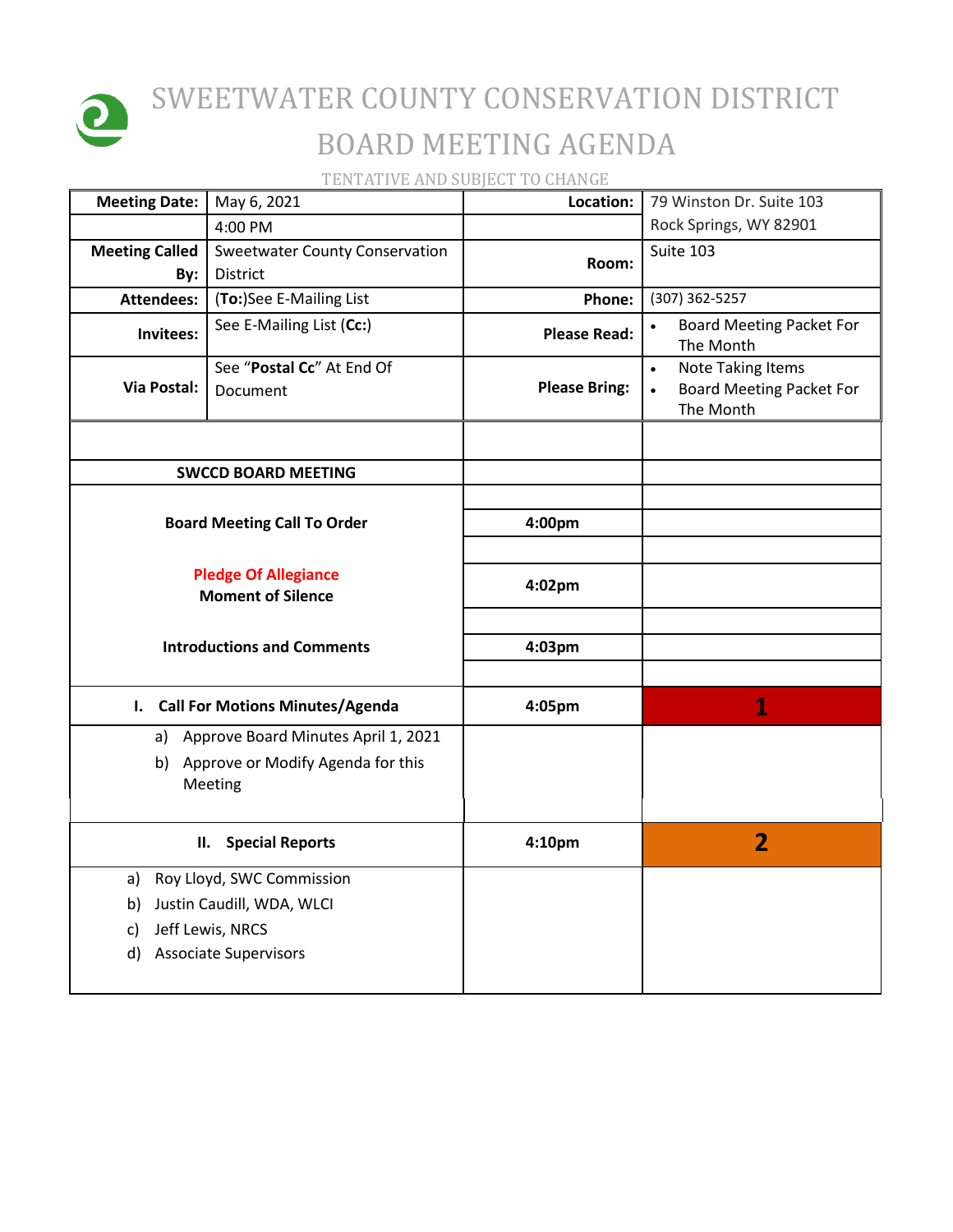| <b>Unfinished Business</b><br>III.                                        | 4:30pm | $\overline{\mathbf{3}}$ |
|---------------------------------------------------------------------------|--------|-------------------------|
| <b>Bitter Killpecker Creek Updates and Actions</b><br>a)                  |        |                         |
| Drop Structure Maintenance                                                |        |                         |
| <b>Review Community Grant Applications</b><br>b)                          |        |                         |
| Office Update<br>C)                                                       |        |                         |
| $\mathsf{d}$                                                              |        |                         |
| <b>New Business</b><br>IV.                                                | 4:50pm | 4                       |
| Oath of Office - L. Folks<br>a)                                           |        |                         |
| Small water project update<br>b)                                          |        |                         |
| SWC Draft RESOLUTION regarding Oil and Gas<br>C)<br>Moratorium            |        |                         |
| Insurance Renewal - May open for Delta Dental<br>d)                       |        |                         |
| Schedule Local Work Group Meeting<br>e)                                   |        |                         |
| <b>Supervisors Report</b><br>v.                                           | 5:05pm | 5                       |
| <b>Tom Burris</b><br>a)                                                   |        |                         |
| Jean Dickinson<br>b)                                                      |        |                         |
| Stephanie Anderson<br>C)                                                  |        |                         |
| Joshua Coursey<br>d)                                                      |        |                         |
|                                                                           |        |                         |
| <b>Break</b>                                                              | 5:20pm | BK                      |
| <b>Staff Reports</b><br>VI.                                               | 5:25pm | 6                       |
| Karen Pecheny<br>a)                                                       |        |                         |
| <b>VII.</b> Financial Reports                                             | 5:30pm | 7                       |
| Treasurer's Report - Pay bills as presented<br>a)                         |        |                         |
| <b>Accept Treasurer's Report</b><br>b)                                    |        |                         |
| Reconciliation Report - Jan. Feb. and March<br>C)<br>2021                 |        |                         |
| Dept of Audit Budget due June 1 (motion)<br>d)                            |        |                         |
| <b>Public Comments</b><br>VIII.                                           | 5:45pm | 8                       |
| a)                                                                        |        |                         |
| <b>Information and Education</b><br>IX.                                   | 5:50pm | 9                       |
| WDA Comment Letter - BLM Proposed Wild<br>a)<br>Horse Gather              |        |                         |
| b) WACD Comment Letter - EO Tackling Climate<br>Crisis at Home and Abroad |        |                         |
| 2021 WACD Annual Convention<br>C)                                         |        |                         |